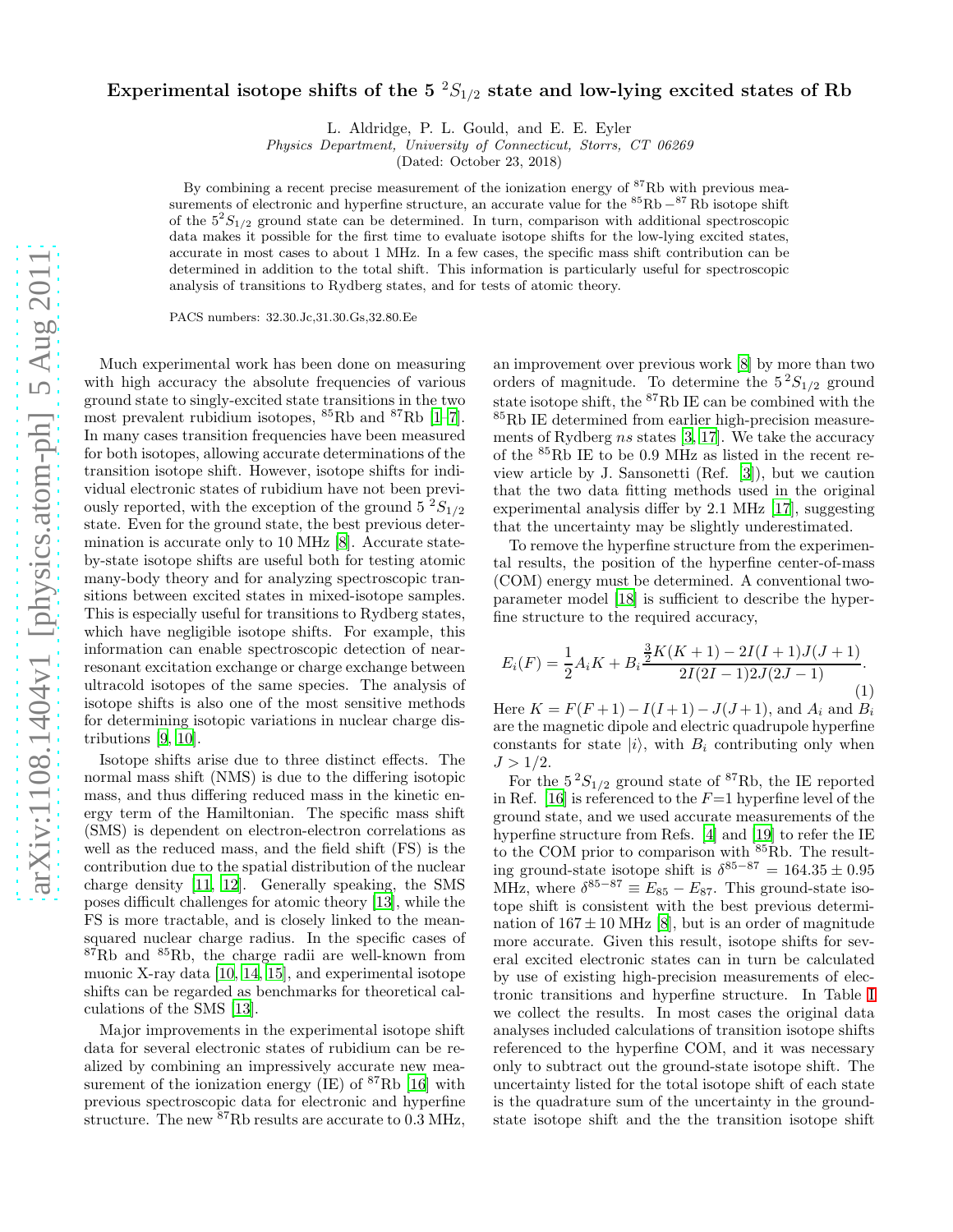<span id="page-1-0"></span>

| State                                                                                   | Total Isotope<br>Shift (MHz) | Normal Mass<br>Shift (MHz) | Specific Mass $+$<br>Field Shifts (MHz) | Refs                                                                                                                                                                                                                                                                                                  |
|-----------------------------------------------------------------------------------------|------------------------------|----------------------------|-----------------------------------------|-------------------------------------------------------------------------------------------------------------------------------------------------------------------------------------------------------------------------------------------------------------------------------------------------------|
| $5^{2}S_{1/2}$                                                                          | $164.35(95)^{a}$             | 149.97                     | 14.38(95)                               | [3, 16, 19]                                                                                                                                                                                                                                                                                           |
| $7^{2}S_{1/2}$                                                                          | 32.79 (95)                   | 32.85                      | $-0.06(95)$                             |                                                                                                                                                                                                                                                                                                       |
| $5^2P_{1/2}$                                                                            | 86.77 (95)                   | 93.98                      | $-7.21(95)$                             | $[1]$                                                                                                                                                                                                                                                                                                 |
|                                                                                         | 86.31(95)                    | 92.92                      | $-6.61(95)$                             | [1, 6]                                                                                                                                                                                                                                                                                                |
|                                                                                         | 40.1(10)                     | 44.4                       | $-4.3(10)$                              |                                                                                                                                                                                                                                                                                                       |
| $\begin{array}{c} 5 \, {}^2P_{3/2} \\ 6 \, {}^2P_{1/2} \\ 6 \, {}^2P_{3/2} \end{array}$ | 40.2(12)                     | 44.1                       | $-3.9(12)$                              | $\begin{bmatrix} 7 \\ 7 \end{bmatrix}$                                                                                                                                                                                                                                                                |
| $4^{2}D_{3/2}$                                                                          | 1.8(17)                      | 63.8                       | $-62.0(17)$                             | [5, 18]                                                                                                                                                                                                                                                                                               |
| $5^{2}D_{3/2}$                                                                          | $-0.88(95)$                  | 35.57                      | $-36.45(95)$                            | $[4] % \includegraphics[width=0.9\columnwidth]{figures/fig_1a} \caption{A graph $\Delta$ (top) and the corresponding parameters $A$ (bottom) and $A$ (bottom) and $A$ (bottom) and $A$ (bottom) and $A$ (bottom) and $B$ (bottom) and $C=1$ (bottom).} \label{fig:1}$                                 |
| $5^{2}D_{5/2}$                                                                          | 1.32(95)                     | 35.55                      | $-34.23(95)$                            | $[4] \centering% \includegraphics[width=1.0\textwidth]{images/TrDiC-Architecture.png} \caption{The 3D (top) and the 4D (bottom) of the 3D (bottom) and the 4D (bottom) of the 3D (bottom) and the 4D (bottom) of the 3D (bottom) and the 4D (bottom) of the 3D (bottom).} \label{TrDiC-Architecture}$ |

<span id="page-1-1"></span><sup>a</sup> Uncertainties may be slightly larger due to a possible underestimation in Ref. [\[3\]](#page-2-11); see text.

for that state. Generally the ground-state isotope shift dominates the uncertainty.

In the case of the  $4^{2}D_{3/2}$  state, the transition isotope shift was not calculated in the most recent previous work [\[5\]](#page-2-18) and only two transitions per isotope were measured, not enough to determine the hyperfine constants without further information. In that work, the A and B constants were determined by assuming that the ratio  $A_{87}/A_{85}$  is the same as for the  $5^{2}S_{1/2}$  state, and that the ratio  $B_{87}/B_{85}$  is the same as for the  $5^2P_{3/2}$  state. However, examination of hyperfine data for several electronic states shows that the typical hyperfine anomalies (i.e., deviations from this assumption) are large enough to affect the A and B constants by several percent. An interesting discussion of some of the origins of hyperfine anomalies for rubidium is provided in Ref. [\[15](#page-2-9)]. We chose in this work to use previous experimental values for A [\[18\]](#page-2-13) that did not rely on this scaling argument. However, we retained the values for the quadrupole hyperfine constant  $B$  from Ref. [\[5](#page-2-18)] as no other determinations are available. Fortunately the B constants are small enough  $(B_{87}=2.2 \text{ MHz and } B_{85}=4.5 \text{ MHz})$  that a variation by several percent would not significantly affect our results. Another special case is the  $5^{2}P_{3/2}$  state, for which two disagreeing measurements of the transition isotope shift exist, with approximately equal quoted accuracies [\[1,](#page-2-0) [6\]](#page-2-17). The difference of 0.41 MHz is significantly smaller than our overall uncertainty of about 1 MHz, and we chose in this work simply to use an average of the two values.

In Table I we also show the normal mass shift, easily calculated using the COM energies for the <sup>85</sup>Rb levels as extracted from Refs. [\[1](#page-2-0)[–7\]](#page-2-1) and isotopic masses from Ref. [\[20\]](#page-2-19), and the remaining contribution due to the combined SMS and FS. The results for nd states reveal a striking accidental cancellation that leaves a net isotope shift of very nearly zero, whereas for the ns and np states the normal mass shift is dominant. It would be of considerable interest to further separate the FS from the SMS contributions, which would provide experimental benchmarks for the SMS. In principle the field shift can be

used to determine the isotopic difference in the nuclear mean-squared charge radius, but as already mentioned these radii are already known to about 0.04% [\[10,](#page-2-4) [15\]](#page-2-9). For <sup>87</sup>Rb there is an interesting minimum in  $\langle r^2 \rangle$  because the neutron number  $A = 50$  is a "magic" value that leads to closed-shell nuclear configuration [\[21](#page-2-20)]. As a result there have been numerous analyses and calculations of Rb isotope shifts as a function of  $N$ , including recent nuclear structure calculations that are beginning to approach experimental accuracy [\[22\]](#page-2-21).

The FS and SMS terms could easily be separated if the FS is assumed to be dominated by a simple contact interaction, but calculations for Na, K, Cs, and Fr [\[11,](#page-2-5) [13](#page-2-7), [23\]](#page-2-22) show that higher-order contributions can be significant, and there are small FS contributions even for states with with  $\ell \neq 0$ . Thus accurate calculations are needed. For Rb these field-shift constants have been calculated only for the  $5^2S_{1/2}$  and  $5^2P_{3/2}$  states [\[13\]](#page-2-7). Using  $\delta\langle r^2\rangle = 0.042$  fm<sup>2</sup> [\[10,](#page-2-4) [15\]](#page-2-9), the calculated field shifts are 23.2 MHz for  $5^{2}S_{1/2}$  and -0.66 MHz for  $5^{2}P_{3/2}$ . Using Table I, the corresponding values for the SMS are -8.8 MHz and -6.0 MHz, respectively. At present, reliable theoretical calculations of the SMS do not exist for Rb because of the challenge posed by near-cancellations of the various contributions [\[13,](#page-2-7) [24](#page-2-23)], but for Na, K, Cs, and Fr calculations show substantial SMS contributions that vary almost unpredictably. For example, they happen to be particularly large for the 3d levels of K, where the SMS is 1.08 times as large as the NMS, and has the opposite sign. We hope that the present experimental isotope shifts will stimulate new theoretical calculation for Rb.

In conclusion, we have determined isotope shifts  $\delta^{85-87}$ accurate to about 1 MHz for the ground state and seven excited states of rubidium. The ground-state result is consistent with prior determinations, while the excitedstate shifts have not been previously determined. For two states,  $5^2S_{1/2}$  and  $5^2P_{3/2}$ , the specific mass shift could be determined as well. These results should prove useful both for the analysis of excited-state spectra and for tests of atomic theory.